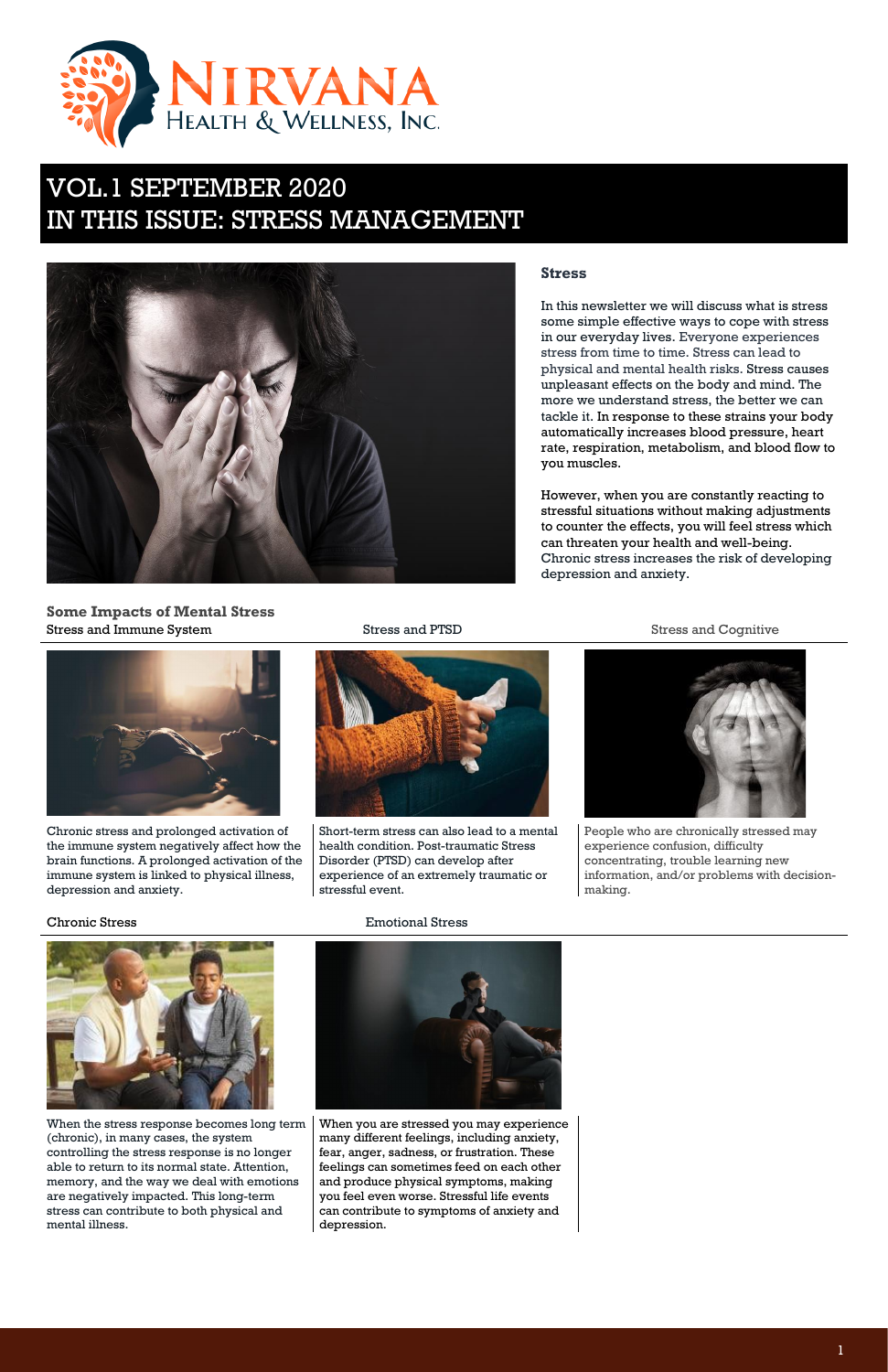*"To meditate is to live simply and honestly in the world as it is."[1](https://www.ncbi.nlm.nih.gov/pmc/articles/PMC2719544/#B1) —Jonathan C. Smith*



The term **"Yoga"** stands for "union." It is a philosophical science seeking unity of an individual's soul with absolute reality. Yoga is gaining importance across the world. While the western world views yoga as a form of physical exercise, the eastern world recognizes yoga more holistically as a means of integration of the body and the mind. Yoga has its origin from the ancient times. It is an integration of mind, body, and soul. Yoga practice is known to improve a person's physical and mental functioning. Yoga has also been beneficial as a complementary treatment for psychiatric conditions such as schizophrenia, depression, anxiety, insomnia, Attention Deficit Hyperactivity Disorder (ADHD), and cognitive impairment in the elderly.



**Meditation** is the practice of thinking deeply or focusing one's mind for a period of time. While there are many forms of meditation, the ultimate goal is a feeling of relaxation and inner peace, which can improve mental health. Managing stress is important for overall health. One way to do this is to practice meditation. Many people start meditating to manage stress, reduce anxiety, and to cultivate peace of mind. Meditation is a mind and body practice that has a long history of use for increasing calmness and physical relaxation, improving psychological balance, coping with illness, and enhancing overall health and well-being.



**Mindfulness** is an integrative, mind-body based approach that helps people to manage their thoughts and feelings and mental health. Mindfulness exercises are ways of paying attention to the present moment. Mindfulness helps people to become more aware of their thoughts, feelings, and body sensations so that instead of being overwhelmed by them. Practising mindfulness can give more insight into emotions, boost attention and concentration, and improve relationships..



## COPING TECHNIQUES FOR STRESS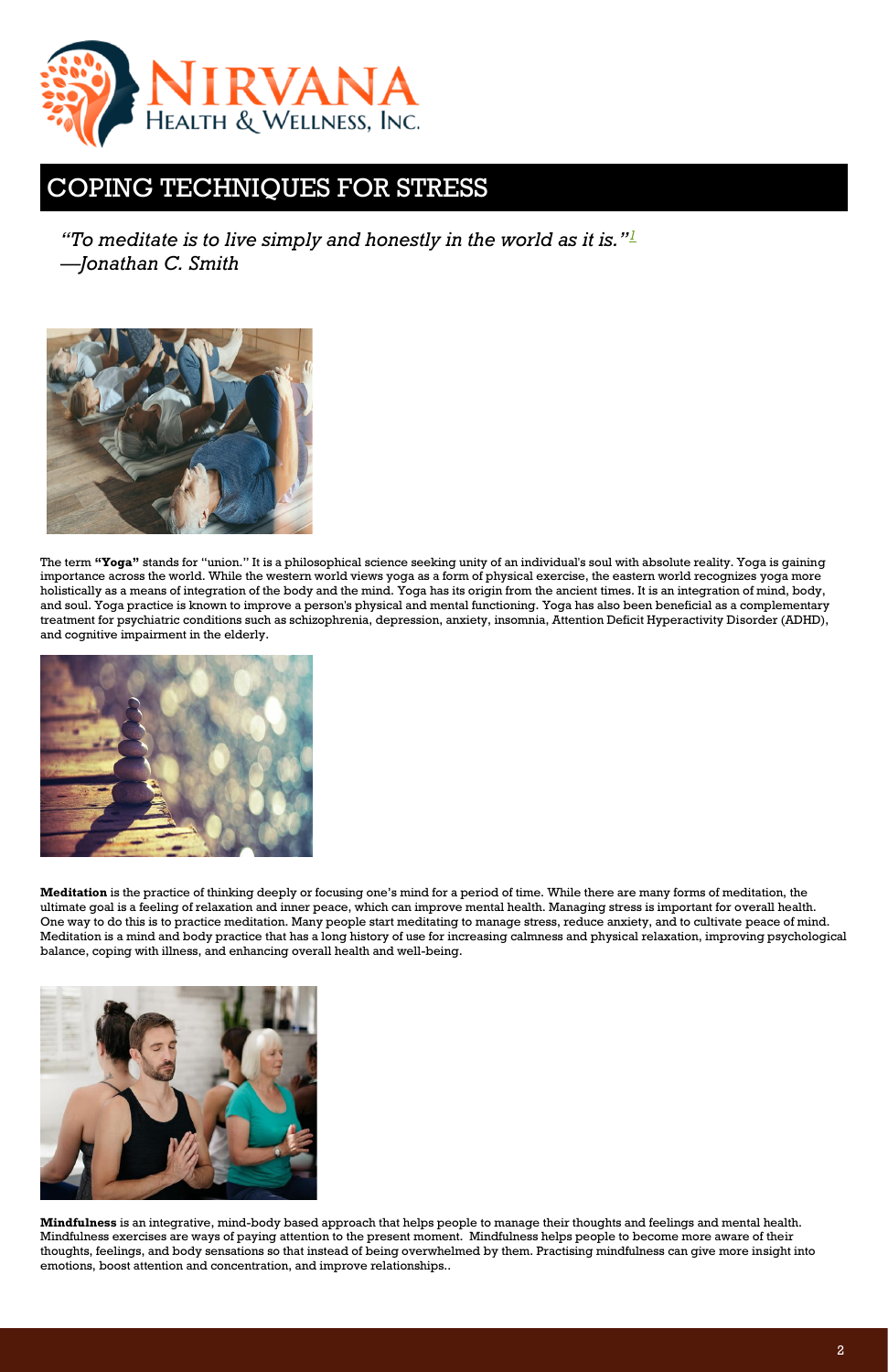



### *FOODS TO IMPROVE YOUR MENTAL HEALTH AND WELLNESS*

### **Salmon**

While fish, in general, is a healthy choice, salmon is at the top of the list. It's a "fatty" fish, containing high amounts of omega-3 fatty acids, which have been linked to a reduction in mental disorders such as depression. Omega-3s have been shown to boost learning and memory as well. Salmon also has a naturally high-occurring amount of vitamin D, which is often added to foods and has been linked to lower rates of depression. Other types of fish with high Omega-3 counts include tuna, mackerel, and herring.

#### **Avocados**

Avocados are full of vitamin K and folate, which help protect your brain against stroke. They also provide a boost to your memory and concentration. Avocados serve up a high dose of lutein, too, which studies have linked to improved brain function.

#### **Nuts**

Like salmon, nuts are an excellent source of omega-3 fatty acids, helping to fight depression. Cashews, for example, help provide oxygen to the brain with a dose of magnesium.

#### **Tomatoes**

The source of a tomato's red hue, lycopene is classified as an all-around beneficial phytonutrient. One of the many health boosts it provides is in the fight against brain disease. It's been shown to delay the onset and progression of Alzheimer's Disease, fighting off cell damage. In addition, lycopene has been shown to help with memory, attention, logic and concentration.

#### **Dark Chocolate**

Could this be the best news on the list? Dark chocolate is categorized as such due to its cocoa content, which you won't find in milk chocolate. And the darker the better — 85% cocoa or more is the most beneficial. Dark chocolate contains high levels of flavonoids, a type of antioxidant. It has been shown to boost attention and memory, enhance mood and help fight cognitive decline in older adults. Just remember, chocolate should still be consumed in moderation. The next time you go shopping, consider adding one or more of these to your grocery list. In addition to providing general health benefits, you'll be able to provide an outstanding source of nourishment to your brain as well.

#### **Whole Grains**

Many types of food fall under this category, like beans, soy, oats and wild rice. While your body and brain utilize carbohydrates for energy, too often we consume simple carbs, which lead to blood sugar spikes. Foods classified as whole grains contain complex carbohydrates, which leads to glucose being produced more slowly, as a more even and consistent source of energy. Also, whole grains help the brain absorb tryptophan, which means that when eaten in conjunction with foods like chicken and turkey, you can further reduce symptoms of depression and anxiety while boosting brain function.

#### **Yogurt**

Yogurt and other products containing active cultures are excellent sources of probiotics. Often associated with digestive health, probiotics have been shown to play a role in reducing stress and anxiety. Yogurt can also provide you with potassium and magnesium, which helps oxygen reach the brain, further improving its ability to function.

#### **Olive Oil**

Pure, extra virgin olive oil has been quite popular as of late as a part of healthy Mediterranean-style diets. This type of oil contains polyphenols, which help to remove the effects of proteins linked to Alzheimer's Disease. It can also help improve learning and memory.

#### **Chicken**

Chicken, is a delicious lean-protein choice containing the amino acid tryptophan help your body produce serotonin which is vital in helping your brain manage your mood, fight depression and help maintain strong memory.